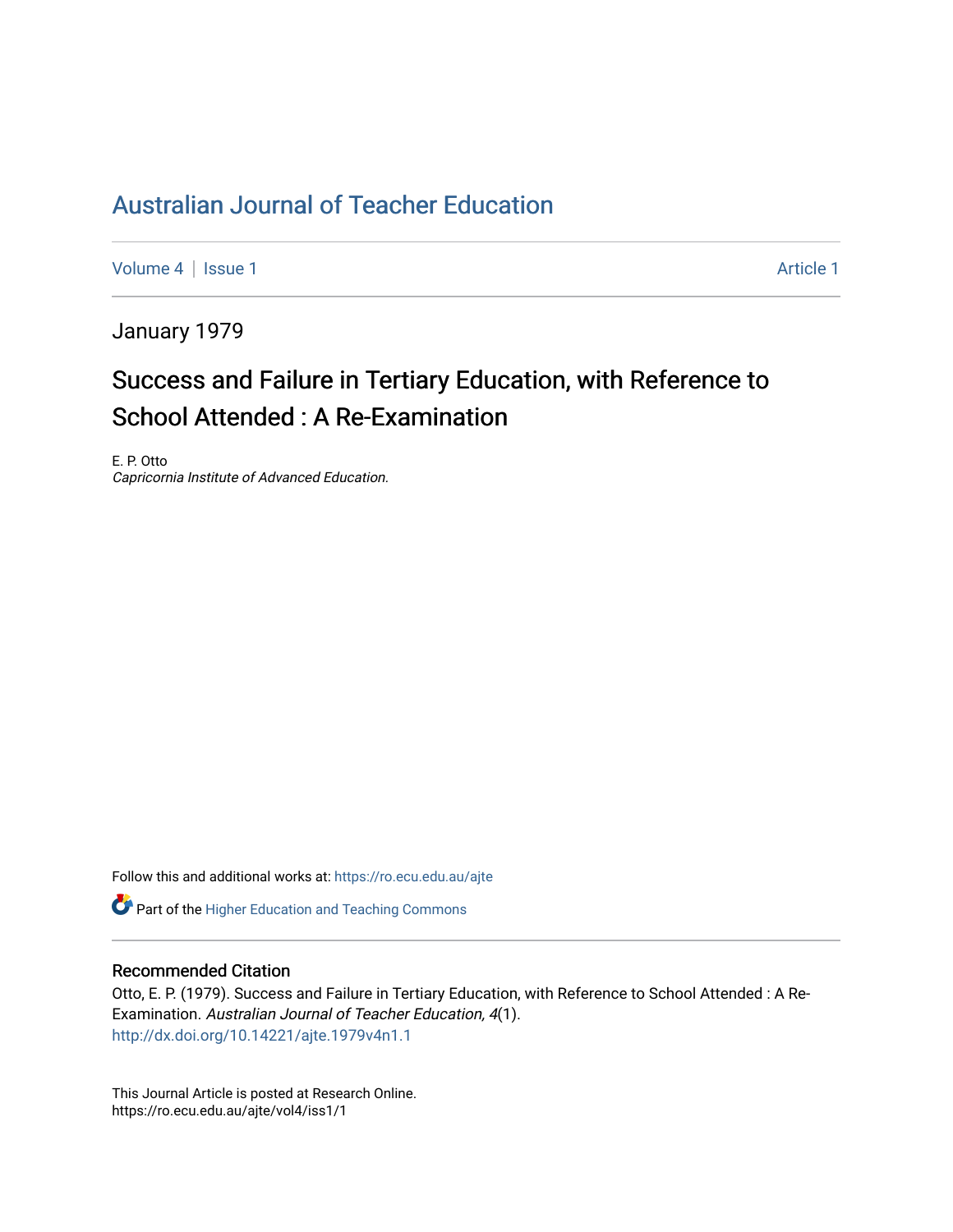### **Success and Failure in Tertiary Education, with Reference to School Attended: A Re-Examination**

*By E.P. Dtto* 

*Capricornia Institute of Advanced Education.* 

#### *Abstract*

The first part of this paper reviews the research evidence accumulated to date which bears on the question, "How useful is information about a student's secondary school for an assessment of his likelihood of succeeding in tertiary studies?" Knowledge of whether a student entering university or college comes from a State, Catholic or other Private school appears to be useful to personnel making admissions decisions. The differing academic performance of students from these three types of schools is largely, unrelated to faculty choice, tertiary entrance qualifications, aptitude and intelligence. The way a student approaches his University or college work seems to depend instead on how he has been taught and the way he has been expected to study at school, given adequate ability and opportunity.

The second part of the paper re-examines this idea and presents the results of a multivariate study of University Arts and Science students, and student teachers in a College of Advanced Education. Information about a student's school of entry was useful when added to matriculation score for selected faculties but the location of the school should also be taken into account. It is tentatively suggested that this latter variable modifies to some extent the "school" or "teaching" factor first proposed by Hohne in 1951.

#### *Review*

Considerable attention has been drawn to the associations which appear to exist between school of entry and tertiary academic performance. Two studies by Hohne (1951, 1955) of the academic careers of students entering the University of Melboume in 1943 were the first investigations in Australia which tested an entire university first year population (in fact, two of them) and examined the record of every student for his complete academic career.

The first of these studies on academic success in the Faculty of Arts revealed the existence of a consistent pattern. Students from non-Catholic private schools were most successful in Arts courses, those from State schools were less successful and students from Catholic schools were considerably less successful than either of the other two groups. Hohne postulated the existence of a "school" or "teaching" factor to account for these findings.

The second report showed that the pattern established for Arts students applied even more markedly in the Science Faculties. Notably, students from Catholic schools in both the "easier" (medicine had the highest pass rate) and the "harder" (Engineering had the lowest pass rate) faculties had very high failure rates. When the final number of graduates was broken down into school of entry groups it was found that students from non-Catholic private schools represented 43% of the full-time intake and the eventual  $\alpha$  graduates and 50% of the minimum-time graduates. State school students formed 33%  $\widetilde{\mathfrak{o}}$ f the intake and 33% of both the total and minimum-time graduates. Catholic schools, however, although they provided 17% of the full-time intake, produc3d only 14% of the eventual graduates and little more than 10% of those who graduated in minimum time.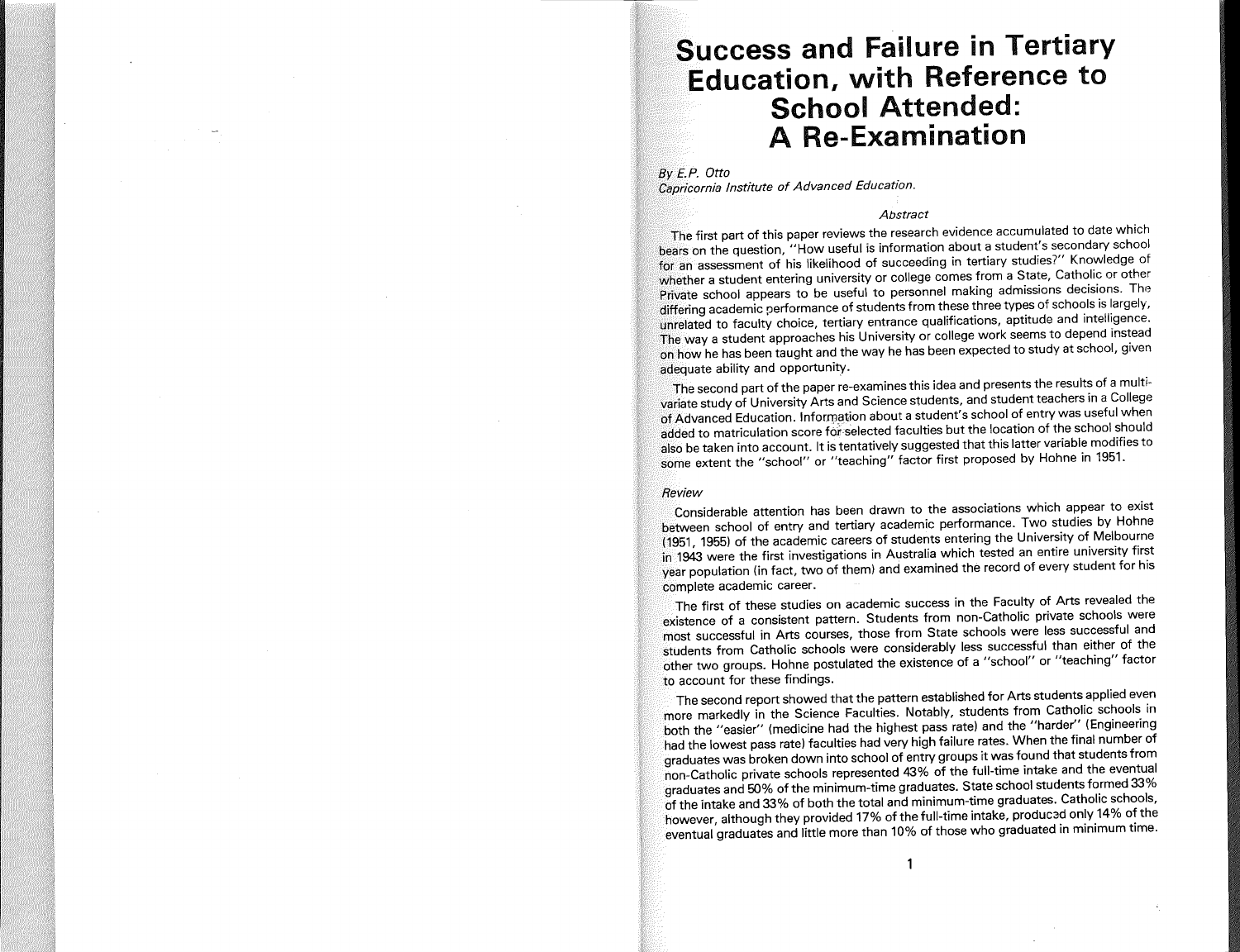The differing graduation rate among students from the three main types of school could not be explained by faculty choice, matriculation score, nor any of the psychological tests used (an intelligence test and tests of verbal and mathematical aptitude were administered). The only factor on which the school groups differed was their Rorschach test scores in that 40% of Catholic school students fell into the test category "seriously maladjusted". Only 23% and 18% of the Private and State school students, respectively, came into this category. Hohne points out that the small sample size for the Catholic students precludes any attempt to generalise this particular finding to other Catholic schools.

The poorer tertiary academic performance of students from Catholic schools has been repeatedly demonstrated in Australian research since Hohne's investigations, the only exception being a study of students at the University of Adelaide by Jordan (1966). In this study, however, tests of statistical significance were not employed.

Hogben (1961) followed through the academic performance of 85 Science students at the University of Western Australia over four years of their course. He found that State schools produced proportionately three times the number of minimum-time graduates produced by either the Catholic or the Independent schools although there was no difference between the school groups at the first year level. Anderson (1961) at the University of Western Australia also supported Hohne's earlier conclusions for first year students and found that Catholic school students performed poorly in the Faculties of Arts, SCience and Medicine. The three successive intakes which were studied showed no significant differences between school groups in intelligence and reading test scores. Similarly, Hughes (1961) at the University of Tasmania found that for six consecutive full-time student entries (1950-1955), of those from Catholic schools 43% eventually graduated as compared with 76% for the whole entry. The difference between performance of State and non-Catholic private schools was not significant.

The findings for the relative superiority of State or non-Catholic private school students differ from one Australian State to another but students from Catholic schools have consistently been found to perform below the general average.

One other large-scale study by Hogben (1964) of the performance of six consecutive first year intakes of medical students at the University of Western Australia bears mentioning. In this study each entrant group over the years 1957 to 1962 was compared in terms of intelligence, reading ability, matriculation standard and first year examination performance. The results showed that within anyone school of entry group there was an insignificant variation from year to year in the above measures. When all six entry groups were combined and between-schools differences investigated the following patterns emerged:

- (a) Intelligence no significant differences, based on A.C.E.R. B40 test.<br>(b) Reading ability State school entrants were botter than Cethelia but all
- Reading ability-State school entrants were better than Catholic but correlation of this factor with examination performance was very low (0.09 to 0.20). The Cooperative Reading Test, From Y was used.
- (c) Matriculation standard-State school entrants were better than Independent school entrants. No difference between State and Catholic school groups.
- (d) First year average mark-both State and Independent schools were better than Catholic school entrants. No differences between the State and Independent entrants.
- (e) First year overall pass rates-State, 75%; Independent, 72%; Catholic, 51 %.

. By the time students reached their second and third years, however, there was no difference between the three groups in academic performance, that is, the Catholic school students who experienced no failure in first year performed as well as students from the State and Independent schools.

From the evidence reviewed so far there appears to be no satisfactory explanation, apart from school practice, which could account for the difference in academic performance between State and Catholic school students. Both schools seem to prepare their students equally well for the matriculation examination but not, however, for later tertiary studies. It might be suggested that factors such as the faculty entered and vocational choice have some influence on the results but the relationship has been demonstrated for many different faculties and vocational preparations, as has been discussed. Other factors such as family background and motivation may help to explain the superior performance of the Independent school entrants over the Catholic school group but this does not seem relevant to the lower preformance of the Catholic school students when compared with students from State schools. Once again, we seem to be faced with the "school" or "teaching" factor first postulated by Hohne over twenty years ago.

In a comprehensive review of the literature, Miller (1970) found that the traditions and current interests of the school a student attends and the effectiveness of teachers in developing favourable attitudes toward education are factors that significantly influence not only secondary school achievement but also later academic performance. The way a student approaches his university or college work depends on how he has been taught and the way in which he has been expected to study at school. The research seems to suggest that, just as in the home, it is not the material circumstances of the school or the classroom that are of major importance but rather the motivational aspect, including the attitudes of. the teachers. The level of performance that children produce in school is governed to a large extent by factors which motivate them to work. One of these motivating factors is the expectation that a teacher has of the level of performance his pupils are capable of achieving. Teacher expectations, however, are in turn influenced by such factors as the information made available to them about their students and by curriculum demands (Pidgeon, 1970).

The combined effects of educational preparation and student endeavor may be such as to produce a scholastic performance superior to that expected from scholastic aptitude as measured by tests. Sanders (1961) found that students in the lower intelligence groups competed successfully against those of higher measured intelligence in a sample of first year Science students. This produced a very low predictability of success in those ranges of intelligence test score, falling between 111-120 and 121-130. This observed phenomenon was said to be due to an "education factor". One fact to be kept in mind, though, is that intelligence test scores are not absolute guarantees that a student will perform at a certain level. Indeed, a difference between two individual's scores of up to 20 points or more may not be significant. Furthermore, intelligence test scores serve more to indicate whether a student has the required numeral level of ability rather than to forecast whether one student will perform better than another. Other factors apart from ability operate when relative levels of tertiary academic performance are considered (Otto, 1976).

Schonell (1962) compared the performance of students from "directive" schools, where teachers took their pupils through texts in great detail and rehearsed answers to specific examination questions, with those from "permissive" schools, where pupils did much of the work under their own initiative. While the "directive" schools had superior matriculation results, their results in the first year at university were inferior to those obtained by the "permissive" schools. Similar findings were obtained by Jordan for the University of Adelaide, in that schools with more "liberal" teaching techniques tended to produce students who performed least well in the matriculation examination but did best in first year university studies.

The British evidence also suggests that there are differences between schools in the way they teach. The Public School student (equivalent to our private school student) does less well than someone from the Grammer School (our State school) at university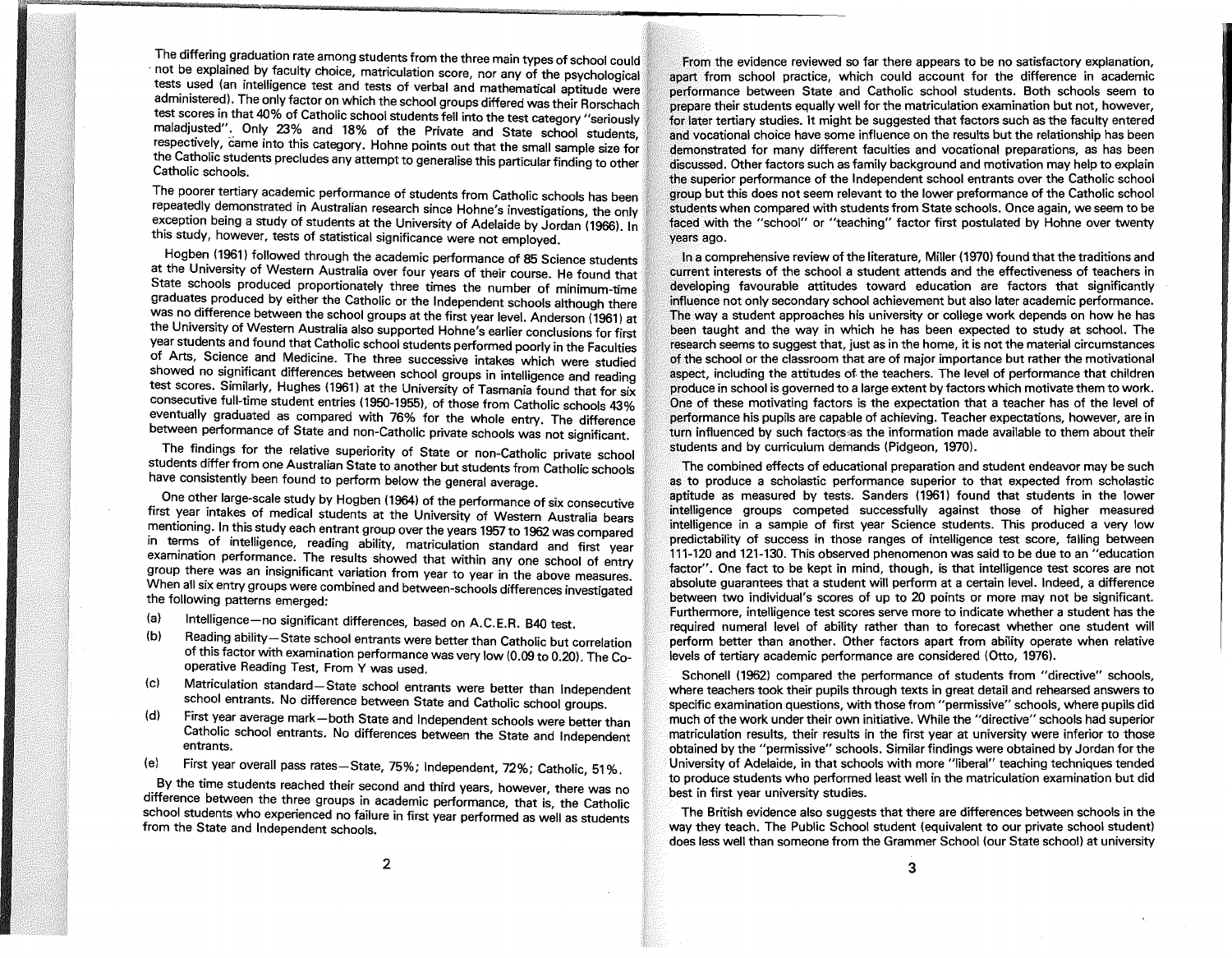studies. This difference in one study was particularly noticeable in the Faculties of 'Economics and Law (Himmelweit, 1963). Psychological test score comparisons showed that such results were not due to any ability differences. It was suggested instead that the Public school student does less well either because he may have had a less broadly based education or else because he may be less highly motivated for tertiary work. Kelsall (1963) went even further to suggest that when applications for tertiary entry are considered, the quality and quantity of sixth-form teaching received should be considered in conjunction with A-level results, so that those whose relatively poor performance arises partly from handicaps of this kind are not penalised.

In teaching methods then, there appears to be a difference between State operated schools and private schools. In Australia, Britain and the United States the evidence supports the view that students who enter tertiary education from State schools or their equivalent and from direct grant schools do best (Miller, 1970). The question then follows as to what schools can do to help those students who wish to undertake tertiary studies to develop appropriate study techniques and attitudes. The answer seems to be that those schools which give opportunity and encouragement to their students to develop independent learning habits and do not impose straight-jacketed thinking, nor confine their preparation for further study to a search for the "right answer" seem to produce better undergraduates.

Since the quality of teaching provided in secondary school is so important for tertiary academic performance, it would seem appropriate to search for some possible correlates of the "teaching factors" which might be more easily measured than teaching quality itself. Lee (1969) in a study of Cambridge University students concluded that graduation class size could be taken as a fair indication of teaching effectiveness. It was found that regular tertiary admission of candidates, and, to a lesser extent, examination performance, were associated with sixth-form size. Although other variables besides class size are obviously associated with the quality of student's work, such as the number and quality of staff, pupil ability and size of teaching groups, the conclusion was that for a sixth form to be effective it must offer a wide variety of subjects and that larger classes were more able to provide such a range of choices. These classes were also considered to be more likely to attract more experienced and better qualified teachers. This situation would seem to apply almost equally well to Australian schools. In this country the larger matriculation classes occur in the larger metropolitan schools rather than in schools located in rural areas and this could mean that rural schools produce matriculants handicapped to some extent for adjustment to university life and studies. However, it is possible that smaller class sizes in such schools might bring other benefits, both social and educational. There are opportunities here for further research.

#### *Method Sample:*

Questionnaires were distributed to a randomly selected sample of 209 students newly enrolled in the University of Adelaide Faculties of Arts and Science and another random sample of 93 students attending Salisbury C.A.E., both samples being taken in 1971. Table I indicates the magnitude of the populations and the questionnaire returns by faculty. The study group was a sub-group of a larger investigation concerning the academic progress of students who matriculated for university and college entry at the 1970 South Australian Matriculation Examination (Otto, 1974) and commenced tertiary studies in 1971.

#### TABLE I

#### QUESTIONNAIRE RETURNS BY COURSE

|                                                                      |            |        |     | Returns |
|----------------------------------------------------------------------|------------|--------|-----|---------|
| Course                                                               | Population | Sample | No. | %       |
|                                                                      | 233        | 144    | 76  | 52.8    |
|                                                                      | 316        | 180    | 70  | 38.9    |
| Arts <sup>2</sup><br>Science <sup>2</sup><br>Dip. Teach <sup>3</sup> | 234        | 234    | 180 | 76.9    |

1. Comprising all 1971 fUll-time tertiary entrants.

2. University of Adelaide.

3. Salisbury C.A.E.

#### *Data Collection and Procedure:*

Examination results were obtained for the first, second and third years of a course and the academic performance criterion chosen was the average of the examination marks (percentages) obtained in each year of the course. The matriculation score was also obtained for each student and his score on the Australian Scholastic Aptitude Test (ASAT) completed the test data collected. From the questionnaire, details concerning the student's school of entry and location of school were derived.

#### *Statistical Analysis:*

Multiple regression and cross-tabulation analysis were performed separately for males and females to control for the effects of sex of student upon academic achievement (Otto, 1976). All tests of statistical significance are two-tailed and only  $r$ elationships which were significant at a level of  $10\%$  or better have been reported, a level which is considered satisfactory for an exploratory study of this kind.

The test of association which was considered most appropriate for the crosstabulation analysis was Lambda (asymmetric). As there was no independent test of significance for Lambda, the significance level obtained from application of the Chlsquare test to the data was taken as indicating the significance of Lambda. Although this procedure is open to error, the inaccuracy is not so great as to render the method inappropriate for the exploratory nature of this study.

*Results and Discussion:* 

TABLE 11

#### COMPOSITION OF STUDY GROUP

| School<br>Location | Arts | Science | Salisbury<br>CAE |  |
|--------------------|------|---------|------------------|--|
| Metropolitan       | 61   | 26      | 137              |  |
| Rural              | 14   | 12      | 31               |  |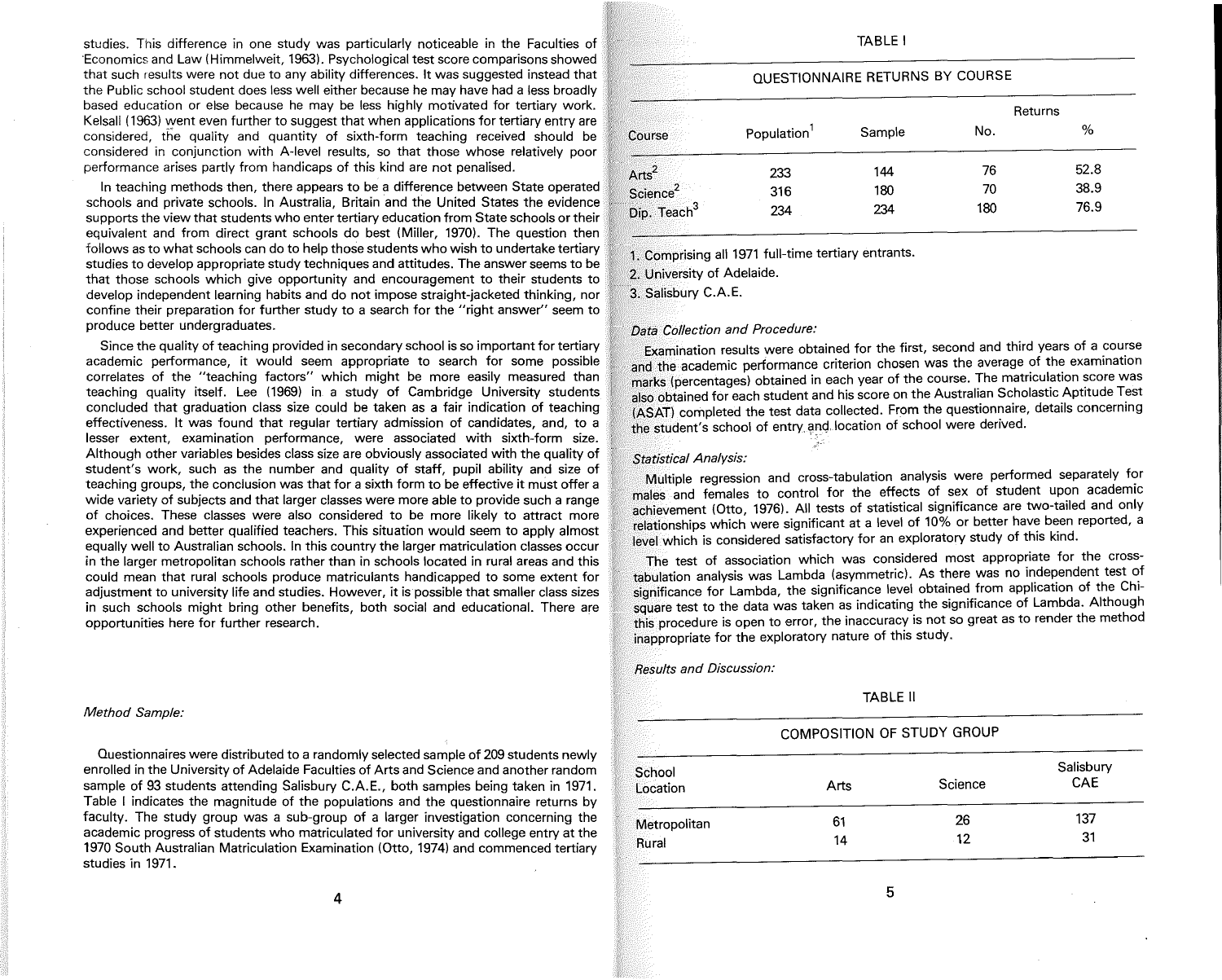School

Type

| State                      | 49 | 33 | 157 |
|----------------------------|----|----|-----|
| Catholic<br><b>Section</b> |    |    | 14  |
| Independent                | 9  | з  | 13  |

Table II contains the proportions of students in Catholic, State, Independent (non-Catholic), metropolitan and rural schools. Taking each of these categories in turn, the results were as follows:

(a) Type of school-knowledge that a student came from a State school was useful in Improving prediction over that afforded by a knowledge of the student's matriculation score alone. When, however, information about the school of entry was added to the student's matriculation score and academic aptitude score, no useful improvement in prediction of examination performance resulted (Table Ill).

#### TABLE III

#### SUMMARY TABLE FOR THE INFLUENCE OF SECONDARY SCHOOL TYPE ON THE PREDICTION (R) OF TERTIARY EXAMINATION PERFORMANCE (full-time students)

|                                        | Multiple Correlation Coefficient (R) |                |                         |                |                         |                |
|----------------------------------------|--------------------------------------|----------------|-------------------------|----------------|-------------------------|----------------|
|                                        | Arts                                 |                | Science                 |                | Salisbury CAE           |                |
|                                        | State<br>Schools                     | All<br>Schools | State<br><b>Schools</b> | All<br>Schools | <b>State</b><br>Schools | All<br>Schools |
| A.S.A.T. only                          |                                      |                |                         |                |                         |                |
| First year-Males                       | .52                                  | $.45*$         | .16                     | .40*           | na                      | na             |
| $-$ Females                            | .37                                  | .27*           | .55                     | $.30*$         | .41                     | .42            |
| Second year-Males                      | na                                   | $.56*$         | .28                     | $.34*$         | na                      | na             |
| $-$ Females                            | na                                   | .10            | na                      | .17            | .38                     | .25            |
| MATRICULATION only                     |                                      |                |                         |                |                         |                |
| First year-Males                       | .20                                  | $.65*$         | .33                     | $.68*$         | na                      | na             |
| -Females                               | -53                                  | $.51*$         | $.78*$                  | $.63*$         | $.53*$                  | .53*           |
| Second year-Males                      | na                                   | .48*           | .59*                    | $.53*$         | na                      | na             |
| - Females                              | na                                   | $.33*$         | na                      | $.28*$         | .58*                    | $.55*$         |
| A.S.A.T. and MATRICULATION<br>combined |                                      |                |                         |                |                         |                |
| First year-Males                       | .66                                  | $.70*$         | .37                     | .69*           | na                      | na             |
| $-$ Females                            | .58                                  | $.51*$         | .78                     | .64*           | $.53*$                  | .61            |

| Second year-Males | na | $.62*$ | .59 | .53* | na   |     |
|-------------------|----|--------|-----|------|------|-----|
| -Females          | na | $.33*$ | na  | .28  | .58* | .56 |

 $*$  statistically significant at 10% level or better 'na' -figures not available as sample too small for analysis.

The improvement in prediction obtained with the State school students was not due to their having higher matriculation or aptitude scores than students from Catholic or Independent schools. The benefits derived from considering school of entry were relatively specific in that in some cases the prediction improvements were evident for males but not for females, and in other cases for some faculties or courses but not for others. The regression analysis was only performed for State school students because there were insufficient numbers in the Catholic and Independent groups.

Since the regression analysis did not yield a direct comparison between the three school groups, a cross-tabulation analysis was also conducted. Second year college males from State schools obtained better examination marks than either Catholic or Independent school students, although the relationship was weak (Lambda 0.05, sig. level 10%, N = 63). Similar results were obtained for first year college females (Lambda  $0.01$ , sig. level 10%, N = 117). This superiority of the State school students was not due to any differences between them and the other school groups in matriculation or in aptitude score (t-test for significance of a difference between sample means).

(b) School location-information that a student came from a metropolitan or rural school was more valuable for prediction of academic success than whether he came. from a Catholic, State or Independent school. Useful improvements in prediction were obtained when school location was added to aptitude test score, to matriculation score and also to a combination of these two scores (Table 4).

طويران د

#### TABLE IV

#### SUMMARY TABLE FOR THE INFLUENCE OF SECONDARY SCHOOL LOCATION ON THE PREDICTION (R) OF TERTIARY EXAMINATION PERFORMANCE (full-time students)

|               |                                | Multiple Correlation Coefficienct (R) |             |                                                 |                |               |                |
|---------------|--------------------------------|---------------------------------------|-------------|-------------------------------------------------|----------------|---------------|----------------|
|               |                                | Arts                                  |             | Science                                         |                | Salisbury CAE |                |
|               |                                | <b>State</b><br>Schools               | All         | <b>State</b><br>Schools Schools Schools Schools | ΑIΙ            | State         | Ail<br>Schools |
| A.S.A.T. only |                                |                                       |             |                                                 |                |               |                |
|               | First year-Males               | .58                                   | .45*        | .27                                             | .40*           | na            | na             |
|               | -Females                       | .33                                   | $.27*$      | na                                              | $.30*$         | .59           | .42            |
|               | Second year-Males<br>— Females | .41<br>$.44*$                         | .56*<br>.10 | .33<br>na                                       | $.34*$<br>. 17 | na<br>.25     | na<br>.48      |

6

7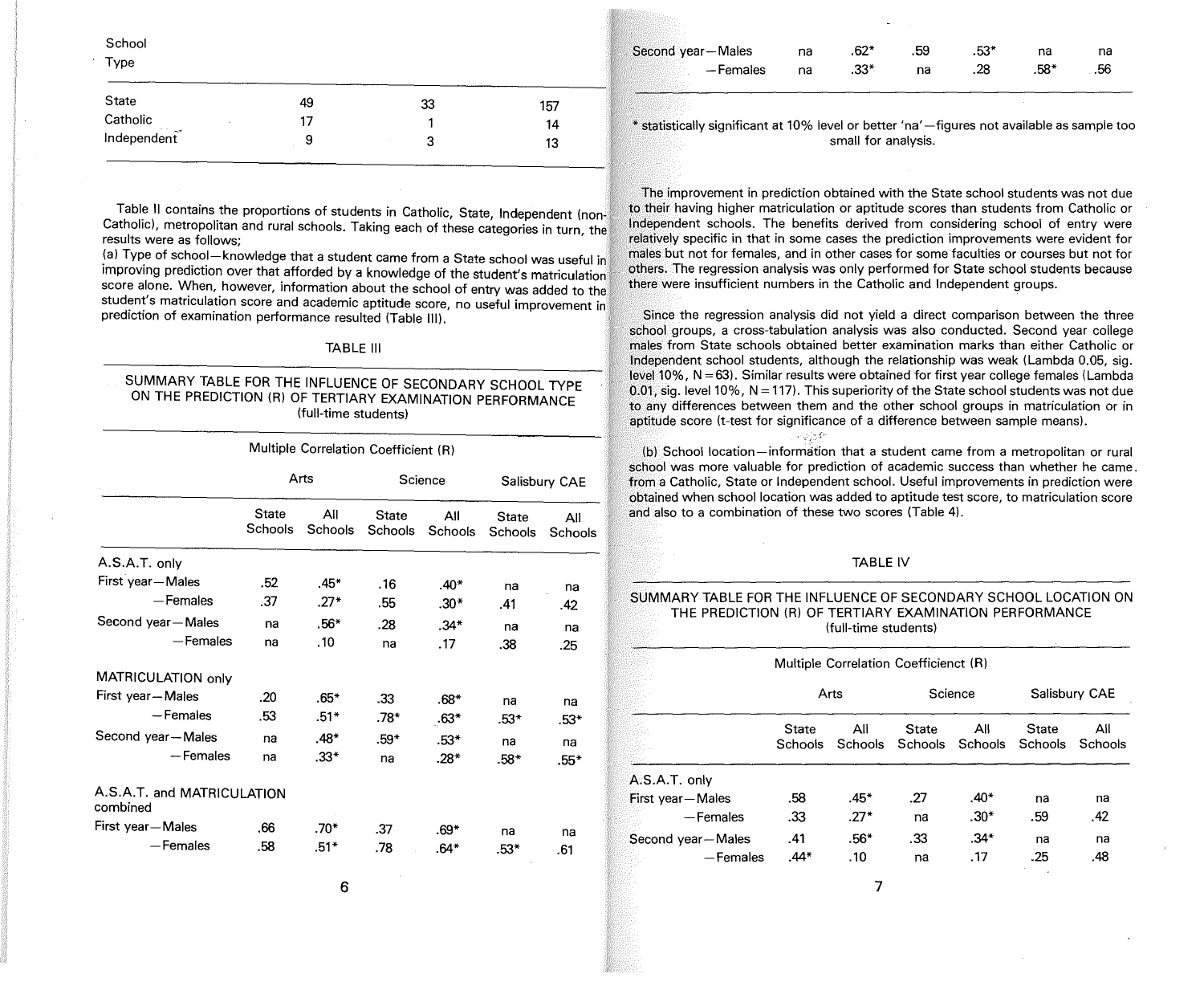| MATRICULATION only                     |        |        |        |        |        |        |
|----------------------------------------|--------|--------|--------|--------|--------|--------|
| First year-Males                       | .52    | $.65*$ | .34    | $.68*$ | na     | na     |
| — Females                              | $.55*$ | $.51*$ | na     | $.63*$ | .57    | $.53*$ |
| Second year-Males                      | .20    | $.48*$ | $.61*$ | $.53*$ | na     | na     |
| -Females                               | $.47*$ | $.33*$ | na     | $.28*$ | $.68*$ | $.55*$ |
| A.S.A.T. and MATRICULATION<br>combined |        |        |        |        |        |        |
| First year-Males                       | $.85*$ | $.70*$ | .44    | $.69*$ | na     | na     |
| - Females                              | $.55*$ | $.51*$ | na     | $.64*$ | $.57*$ | .61    |
| Second year-Males                      | .48    | $.62*$ | .65    | $.53*$ | na     | .61    |
| - Females                              | $.47*$ | $.33*$ | na     | .28    | $.68*$ | .56    |
|                                        |        |        |        |        |        |        |

\* statistically significant at 10% level or better 'na' -figures not available as sample too small for analysis.

Furthermore, these improvements were not influenced by any differences between metropolitan and rural school students in either entry qualifications or academic aptitude (t-test for significance between sample means).

A direct comparison was made between metropolitan and rural schools, using crosstabulation analysis. It was found that males from metropolitan schools obtained higher examination marks in second year Arts than their counterparts from rural schools (Lambda 0.33, sig. level  $10\%$ ,  $N = 14$ ).

Similarly, first year males doing Science achieved better marks if they came from metropolitan schools (Lambda 0.13, sig. level  $5\%$ ,  $N = 24$ ), as did first year Arts females (Lambda 0.14, sig. level 5%,  $N = 45$ ). Generally, however, the relationships are not very strong.

(c) Variables combined-as the influence of factors in isolation is often different from their combined influence, the variables of school entry, location of school, matriculation score and academic aptitude were all considered sumultaneously by means of multiple regression analysis. The following groups were considered; metropolitan State schools, metropolitan Catholic schools and "all schools combined". The only significant improvement in prediction obtained when all these variables were considered simultaneously was for female students in their second year of the Arts course, who came from metropolitan Catholic schools  $(R=0.77$  versus  $R=0.10$ , in Table 5).

#### TABLE V

#### SUMMARY TABLE FOR THE INFLUENCE OF SECONDARY SCHOOL LOCATION AND TYPE ON THE PREDICTION (R) OF TERTIARY EXAMINATION PERFORMANCE (full-time students)

|                                     | MULTIPLE CORRELATION COEFFICIENT (R) |                                                      |         |              |                                                     |              |         |  |
|-------------------------------------|--------------------------------------|------------------------------------------------------|---------|--------------|-----------------------------------------------------|--------------|---------|--|
|                                     |                                      | Arts                                                 | Science |              | Salisbury CAE                                       |              |         |  |
|                                     |                                      | Metropolitan                                         | All     | Metrop.      | All                                                 | Metrop.      | All     |  |
|                                     |                                      | Schools                                              | Schools | <b>State</b> | Schools                                             | <b>State</b> | Schools |  |
|                                     | <b>State</b>                         |                                                      |         |              | Catholic Combined Schools Combined Schools Combined |              |         |  |
| A.S.A.T. only                       |                                      |                                                      |         |              |                                                     |              |         |  |
| First year:                         |                                      |                                                      |         |              |                                                     |              |         |  |
| <b>Males</b>                        | .50                                  | na                                                   | $.45*$  | .21          | $.40*$                                              | na           | na      |  |
| Females                             | .37                                  | .22                                                  | $.27*$  | na           | $.30*$                                              | .59          | .42     |  |
| Second year:                        |                                      |                                                      |         |              |                                                     |              |         |  |
| <b>Males</b>                        | na                                   | na                                                   | $.56*$  | .19          | $.34*$                                              | na           | na      |  |
| Females                             | na                                   | $.77*$                                               | .10     | na           | .17                                                 | na           | .25     |  |
| <b>MATRICULATION only</b>           |                                      |                                                      |         |              |                                                     |              |         |  |
| First year:                         |                                      | ∗1و √ <sub>رتون</sub><br>$\mathcal{A}^{\mathcal{L}}$ |         |              |                                                     |              |         |  |
| <b>Males</b>                        | .11                                  | na                                                   | $.65*$  | .26          | $.68*$                                              | na           | na      |  |
| Females                             | $.53*$                               | .41                                                  | $.51*$  | na           | $.63*$                                              | .57          | .53*    |  |
|                                     |                                      |                                                      |         |              |                                                     |              |         |  |
| Second year:                        |                                      |                                                      |         |              | $.53*$                                              |              | na      |  |
| Males                               | na                                   | na                                                   | $.48*$  | .49          |                                                     | na           | $.55*$  |  |
| Females                             | .35                                  | .35                                                  | $.33*$  | na           | $.28*$                                              | na           |         |  |
| A.S.A.T. and MATRICULATION combined |                                      |                                                      |         |              |                                                     |              |         |  |
| First year:                         |                                      |                                                      |         |              |                                                     |              |         |  |
| Males                               | .76                                  | na                                                   | $.70*$  | .35          | .69*                                                | na           | na      |  |
| Females                             | $.53*$                               | .57                                                  | $.51*$  | na           | $.64*$                                              | $.57*$       | .61     |  |
| Second year:                        |                                      |                                                      |         |              |                                                     |              |         |  |
| Males                               | na                                   | na                                                   | $.62*$  | .54          | .53*                                                | na           | na      |  |
| Females                             | na                                   | $.77*$                                               | .33*    | na           | .28                                                 | na           | .56     |  |

\*statistically significant at 10% level or better 'na' -figures not available as sample too small for analysis.

#### **CONCLUSION**

Catholic schools appear to produce students for whom the first year of tertiary studies is a critical one. In subsequent years, however, there is little difference between students from Catholic schools and other schools.